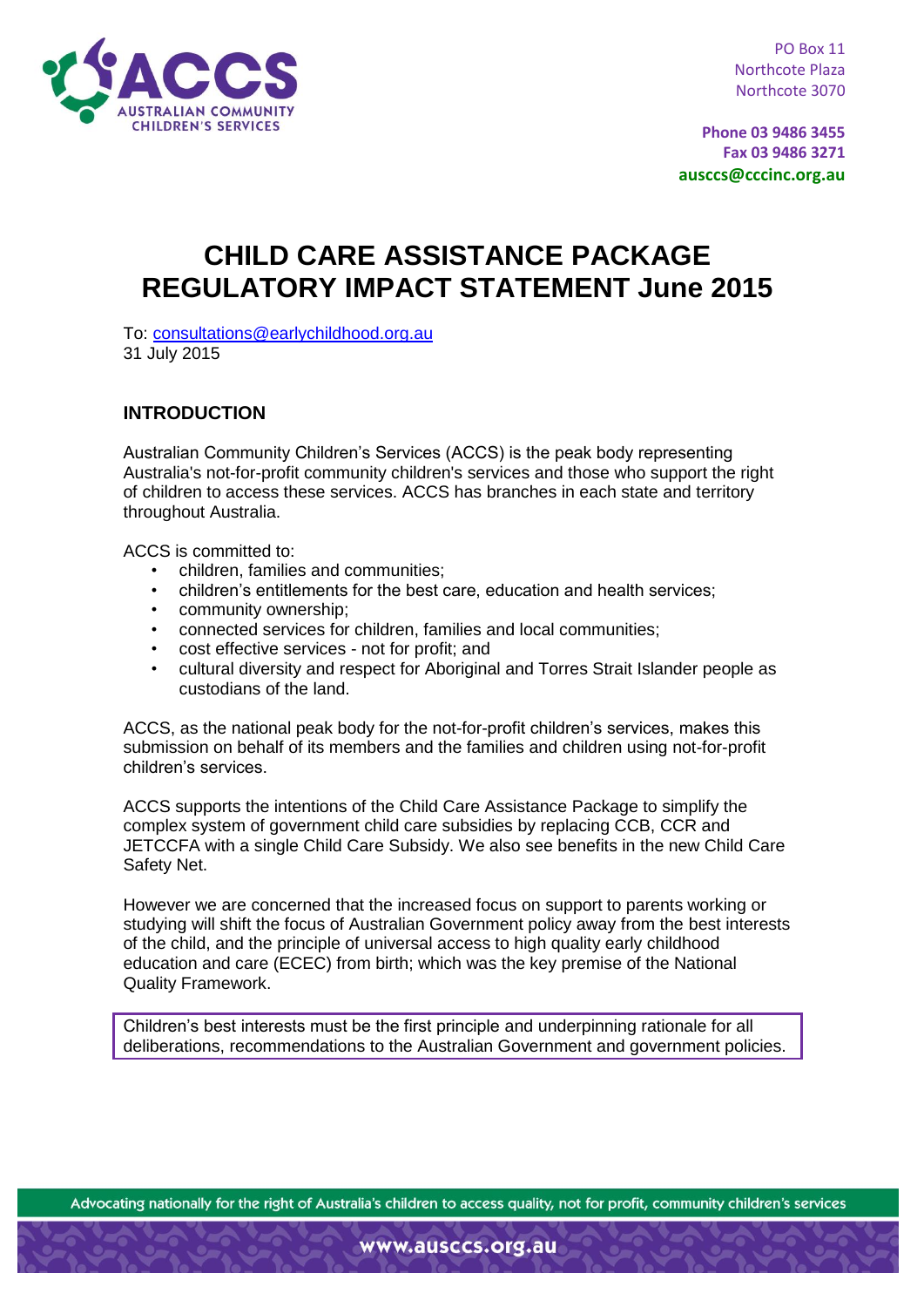

Consistent with this principle, ACCS believes strongly that the minimum number of hours of subsidised ECEC must not fall below the equivalent of four full days per fortnight, based on the usual daily hours of operation of a service to a maximum of 48 hours per fortnight for a 12-hour per day service.

Our responses to the issues raised in the Regulatory Impact Statement are intended to assist the Government to retain its focus on the rights of the child to access high quality ECEC. Further, we provide suggestions for the implementation of the new Assistance Package which will minimise the administrative burden on children's services. We look forward to the opportunity to respond to the upcoming Regulatory Impact Statement on the proposed Interim Home Based Carer Subsidy and the challenges of incorporating nannies into the subsidised child care system.

## **CHILD CARE SUBSIDY**

#### **Options for the Activity Test**

#### **Two full days per week**

ACCS believes that access to subsidised ECEC is vital for all children, regardless of their parent's work activities. We are opposed to the proposal to reduce the minimum hours of subsidised ECEC below 4 full days per fortnight in care (to a maximum of 48 hours per fortnight).

ACCS believes that the minimum number of hours that a family who meets Step 1 in the activity test should be 48 hours or 4 full days per fortnight. The proposed Step 1 of 36 hours per fortnight will equate to 3 full days per fortnight for most long day care centres; this will not meet the needs of casual workers who work 4 half day shifts per fortnight.

| <b>Activity (per fortnight)</b> | <b>Number of hours of Subsidy</b><br>(per fortnight) |
|---------------------------------|------------------------------------------------------|
| $0 - 16$ hours                  | 4 full days (Up to 48 hours)                         |
| More than $16 - 48$ hours       | <b>6 full days (Up to 72 hours)</b>                  |
| More than 48 hours              | 10 full days (Up to 100 hours)                       |

**ACCS Proposed Alternative Three Step Activity Test** (NB: Proposed changes are marked in *bold italics*)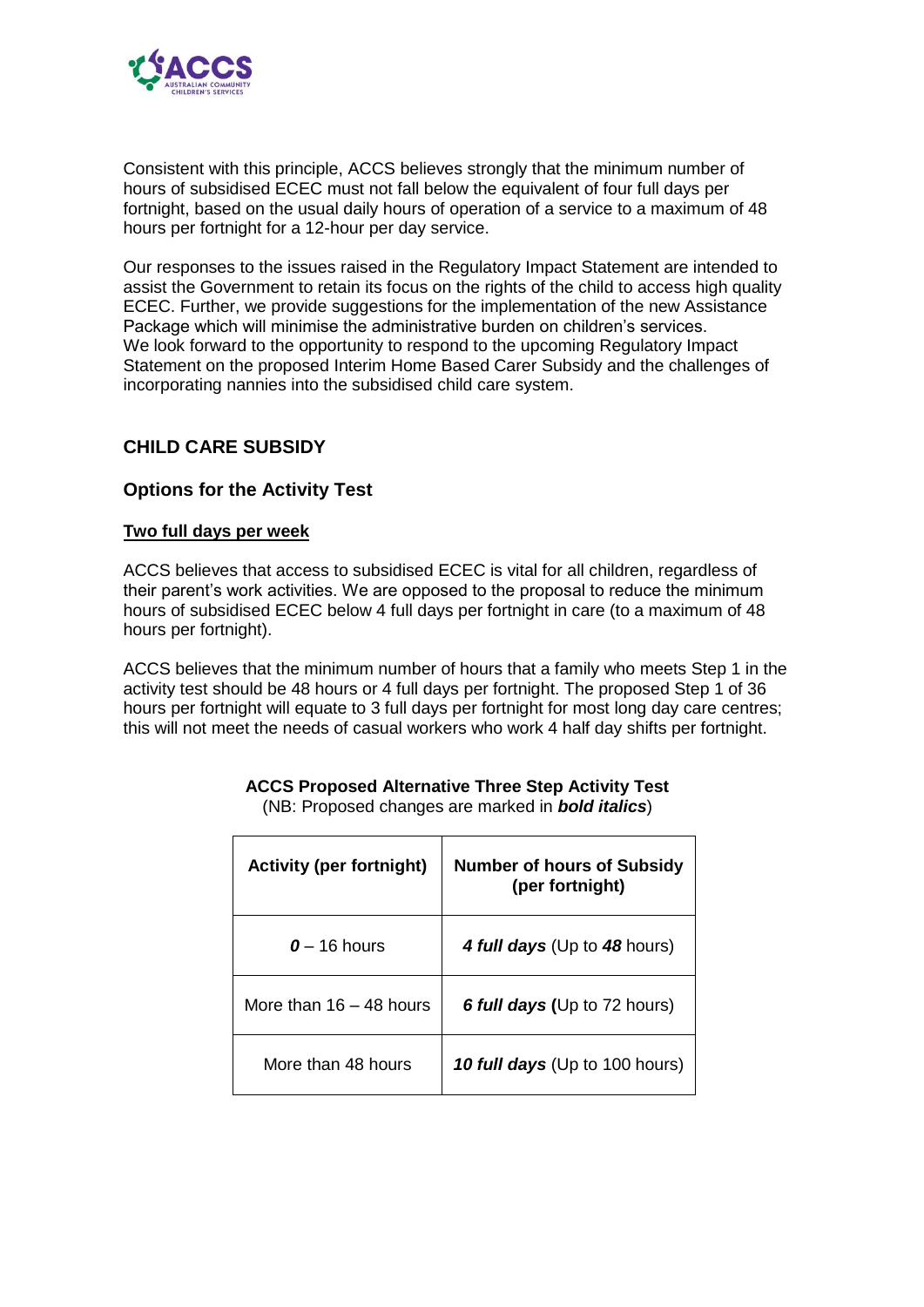

#### **Administration of the activity test**

If the Government proceeds with the change to a Three Step Activity Test, the administration of the complex new activity test must not fall on children's services. This would create a high level of new red tape and divert resources away from delivery of high quality ECEC. ACCS seeks assurance from Government that this administrative burden will not fall to services to administer, nor will it place additional administrative requirements on families.

How will the new activity test apply to families whose activities vary from week to week? For example, casual workers may regularly vary from no hours of paid work to 38 hours per week. How will parents who do not have fixed employment know what their subsidy will be from week to week as their hours of activity vary between steps 1 to 3. If their eligibility for Child Care Subsidy varies each week then it will be incredibly difficult for them to maintain their child care place. This would work directly against the Government's policy goal of increasing support to working parents.

Casual workers need to be able to tell their employer what days they are available for work, which requires them to know what days of child care are available to them. They can only access additional hours of work if they can commit to being available.

#### **Vulnerable children and families**

The proposed arrangements would also reduce access to children's services for vulnerable children to 6 hours per day. International best practice shows that child and family outcomes improve for those that are at risk or vulnerable with regular participation in good quality ECEC programs, with greater benefits generally arising from larger 'doses' of participation<sup>1</sup>. Research suggests that two full days per week is a minimum.

#### **Minimum time period per step**

ACCS proposes that when a family is assessed as meeting the requirements of Step 1, 2 or 3, their eligibility should not drop below this level for a fixed minimum period of at least 6 months, regardless of whether their activities reduce. However, if a family's eligibility increases then the increase in subsidy should occur immediately.

As noted above, ACCS believes that all families should get Step 1 access.

In regard to the treatment of the range of recognised activities, ACCS does not support placing time limits as set out in Options 1.2, 1.3 and 1.4.

<sup>-</sup><sup>1</sup> Wise et al (2005)*The Efficacy of Early Childhood Interventions*, AIFS Melbourne Mathers et al (2014) *Sound Foundations, A Review of the Research Evidence on Quality of Early Childhood Education and Care for Children Under Three* University of Oxford UK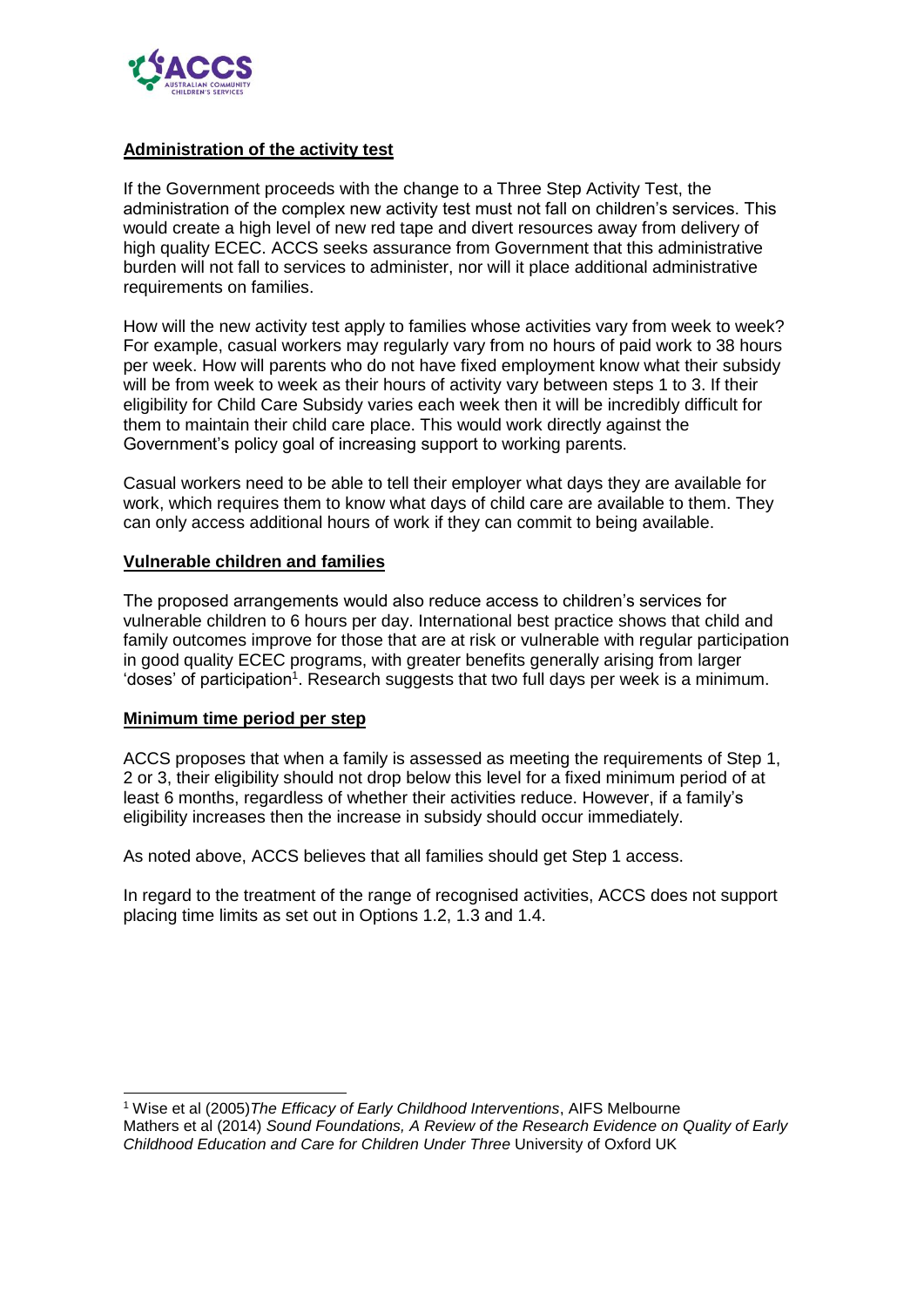

## **Circumstances to exempt families from activity test**

ACCS reiterates its concern that whatever arrangements are made for exemptions from the activity test, it is vital that no additional red tape is created for children's services. It is unclear how these proposed Steps relate to the policy commitment to Universal Access to Early Childhood Education which guarantees 15 hours of education per week in the year before school entry. It has been suggested that families will be exempt from the activity test when their child is in the year before school; however this is not specified in the RIS.

It is also unclear how the Child Care Subsidy will apply to children accessing their Universal Access entitlement in a long day care centre.

#### **Allowable absences**

The experience of ACCS members matches the observation in the RIS that in most cases families only use all of their allowable absences if they really need it. The proposals to limit the days of allowable absence for those in part time care appears to be unnecessary red tape

#### **Operating Requirements**

ACCS supports Option 5.1 No change to the required hours, days and weeks of operation per year. We recognise that there are circumstances where flexible services delivery is required to meet local community needs and would prefer this to be managed by exception rather than removal of all control.

We are concerned that removing the required minimum weeks of service operation per year could allow unscrupulous operators to set their weeks of operation to maximise business profits over the needs of local children and families.

We do, however, see value in allowing exemptions in certain circumstances. Services could apply for exemptions to the number of hours, days and weeks required.

We believe the exemptions could apply to rural and remote services, workplace children's services in educational settings and other similar circumstances. Criteria for approving exemptions should be strictly based on circumstances where it can be demonstrated that the needs of families will be best met with reduced weeks of operation.

#### **Priority of Access (POA)**

ACCS supports Option 6.1 No change – maintain existing POA requirements associated with service eligibility.

We believe this is vital in order to maintain the role of the ECEC system as a soft entry point for prevention of child abuse and neglect. ACCS believes it is also important to retain the priority focus on single parents, Aboriginal and Torres Strait Islanders, low income, non-English speaking background and socially isolated families and families where a child or adult has a disability.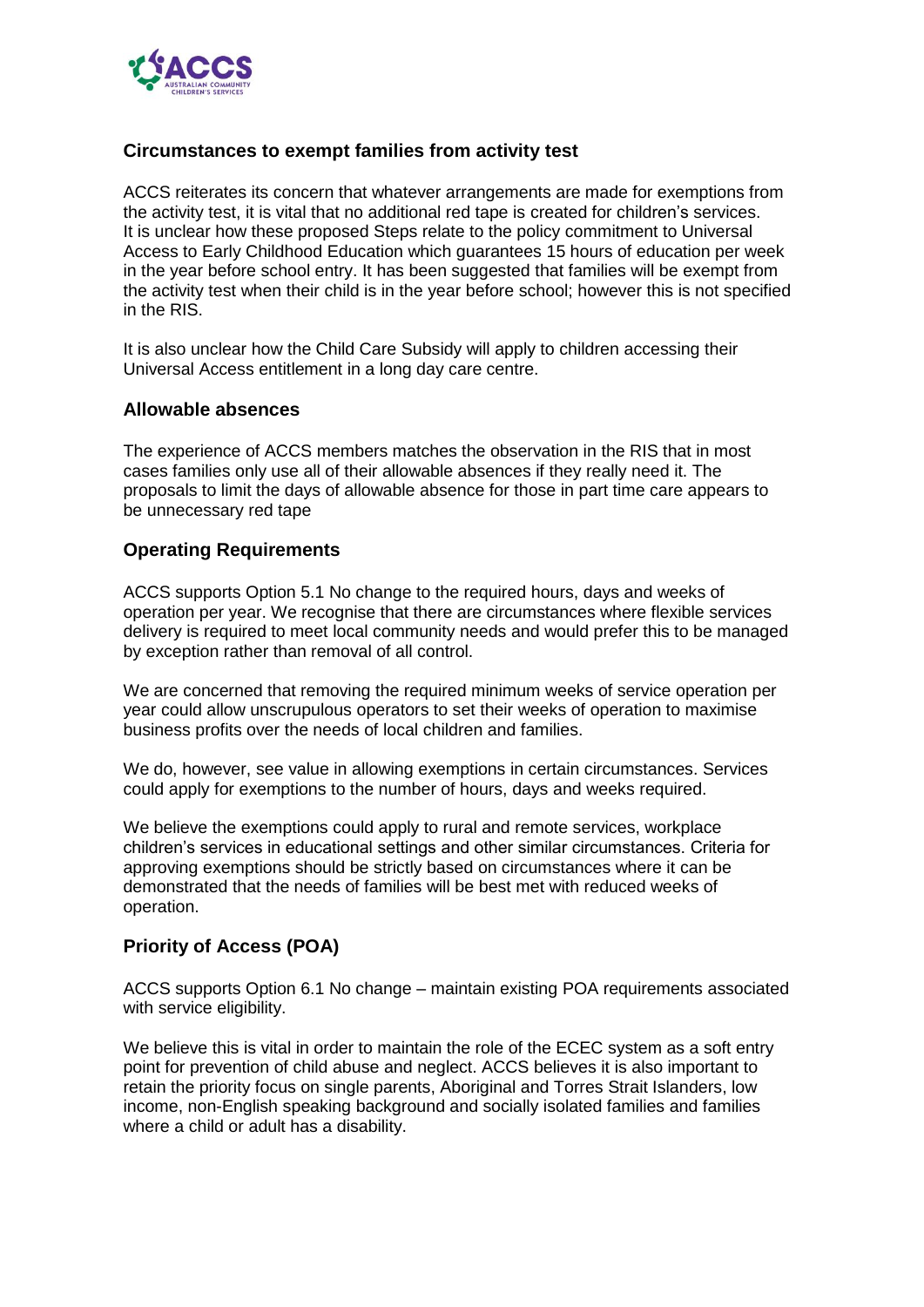

We agree that the current POA system is not working well; however we believe it can be made more effective. For example, services could be required to make explicit enquiries of family circumstances on waiting list application forms. In our experience, when this is done, services are able to be more proactive in applying POA guidelines in offering new places. Government could conduct spot checks of service waiting list forms to ensure they explicitly collect this information.

Further, families can be invited to record this information on the CCMS; however to protect privacy, this must remain a family choice.

POA should only apply at enrolment or where there is a change of days of care; families who gain a place through POA should not be required to withdraw their child if their circumstances change. Nor should other families be required to withdraw their child to create a vacancy for children with higher POA.

The discussion of POA in the RIS focusses on issues for vulnerable families. However the current POA also protects the interests of working families, who have priority over all other children other than those who are at serious risk. So abandoning the current POA guidelines is at odds with the Government's focus on supporting workforce participation.

# **CHILD CARE SAFETY NET**

## **Additional Child Care Subsidy**

ACCS believes that the minimum hours of subsidised child care for low income families who do not meet the activity test must not fall below four full days per fortnight, to a maximum of 48 hours per fortnight.

Further families should be able to apply for additional hours of subsidised care in order to enable them to resolve the issues they face.

We wish to draw your attention to the potential confusion arising from using an acronym for Additional Child Care Subsidy which is the same as our organisation, ACCS. The sector has become accustomed to associating this acronym with our organisation over the last seven years.

There are similar concerns about the use of the title below for the Community Child Care Fund; again, there are well established organisations in the sector which have used the name Community Child Care and Community Child Care Cooperative for decades. In order to avoid confusion about these important Government policies, it is advisable to develop alternative official names of the Additional Child Care Subsidy and the Community Child Care Fund.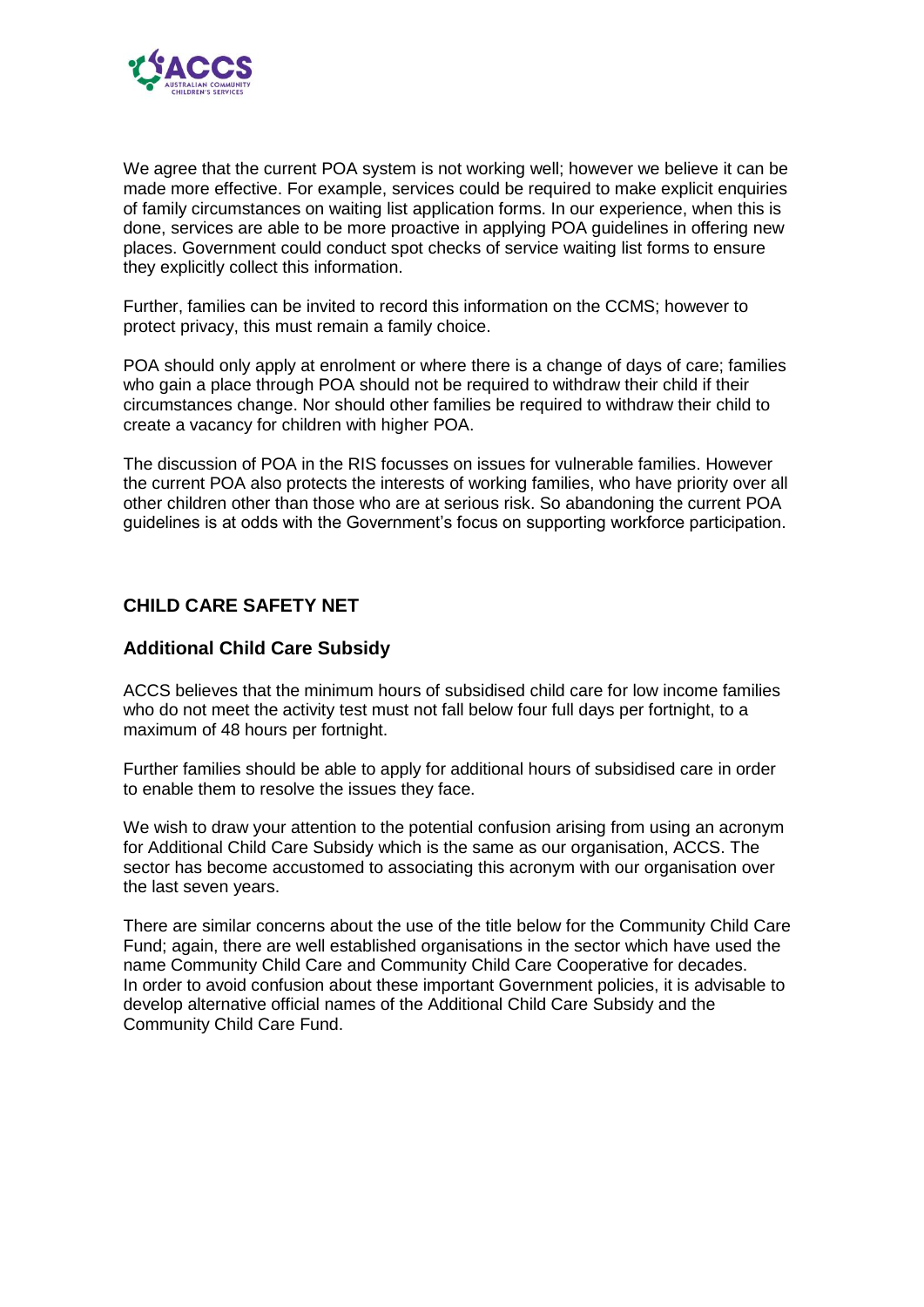

## **Community Child Care Fund**

ACCS welcomes the Community Child Care Fund for disadvantaged areas, sustainability, capital costs, affordability, integration of child care and Maternal and Child Health and family support in disadvantaged areas.

We know that staff outreach, building relations with complementary services and transport assistance can make an appreciable difference for families in disadvantaged areas.

We believe this Fund should be limited to the not-for-profit service sector as commercial child care providers can claim a tax deduction for this kind of expenditure.

## **Capital Support**

ACCS welcomes the Government's commitment to provision of capital support of up to \$500,000 per construction project; we also welcome the requirement that any capital project be community driven.

We believe that this capital support must be restricted to not-for-profit services as commercial services have access to other sources of capital. It is exceedingly difficult, if not impossible, for not-for-profit ECEC service providers to borrow money through existing financial institutions. These difficulties include:

- management committees incorporated under relevant associations acts that specifically limit individual liability - this means that if a provider defaulted on a loan the financial institution is not able to sue any individual to recoup its loss; collectively the management committee has limited liability and this collective liability is most often limited to a very small amount
- not having a physical asset to offset any borrowings some not-for-profit ECEC services operate from buildings owned by local or state/territory governments with service providers paying nil or peppercorn rents

This has resulted in uneven growth in the children's services sector, with dramatic growth over the past ten years in private, commercial ECEC services. For example, in NSW in 1991, 43% of early childhood education and care services were not-for-profitcommunity based services. In 2014 this percentage has shrunk to 28%.

Market driven growth has resulted in areas of great over and under supply throughout Australia. This means that some Australian children and their families have limited or no choice about the type of children's service nor the type of operator they use, and in other areas families are overwhelmed by choice most often in markets dominated by the private, commercial sector. Ensuring a robust local needs based approach to allocation of Government capital funds will be critical to the success of this strategy.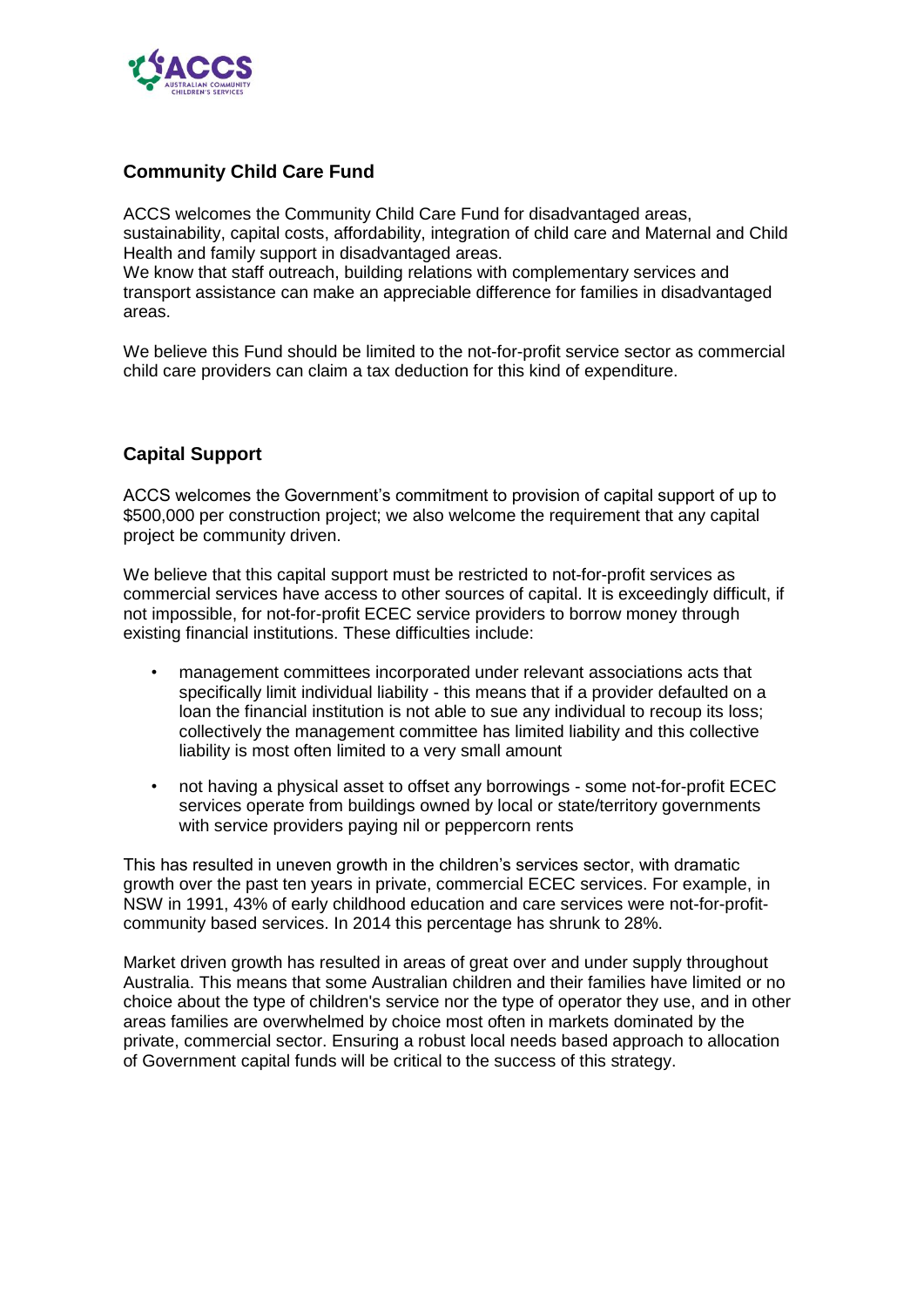

## **Access and Affordability Support**

ACCS welcomes the proposed Access and Affordability Support where fees are more than 20% above the median.

However, we believe that the Government must ensure that the families benefit directly from the financial support. Rather than paying this directly to services, the Support should come as a further fee subsidy to families via CCMS.

ACCS believes that the full cost of ECEC should be covered for vulnerable families and 90% of the cost for low income families. Special grants to services cause unnecessary complexities and could potentially be exploited by unethical operators.

## **Inclusion Support Program**

ACCS welcomes the increase to the level of funding for additional educators to support inclusion.

It is important that this funding be indexed to annual increases in the Award for Certificate III Early Childhood Educators.

We are concerned with the comments made by Government representatives at consultation sessions on the RIS to the effect that these Certificate III trained educators would act as 'inclusion experts' in services and train other educators. Certificate III is equivalent to a Year 10 level qualification and does not develop the skills and knowledge required for expertise in the complex area of inclusive practice in child care settings. Nor does it deliver competency in delivery of workplace training. It is unlikely that a Certificate III trained educator will be competent to train other educators with Diploma and tertiary teaching qualifications.

Further we are concerned that the Professional Support Program funding is to cease in order to fund improvements to Inclusion Support. Affordable, on-going professional development is vital while the sector is still working up to meet the National Quality Standards in regard to educator qualifications, as well as to maintain expertise in inclusion support. While this gap between the mandated Standards and the actual level of qualifications continues, it is vital that affordable ongoing professional development is available to support the capability of educators to deliver an acceptable standard of early childhood education and care.

Further the VET training system continues to deliver some very poor quality training, despite increased efforts by Governments to close down non-complying operators and cancel poor quality qualifications. Much more needs to be done in this sector in order to ensure that early childhood educators have the competencies required to meet the National Quality Standards that ensure Australia's children receive the education and care that enables them to thrive.

This is the wrong time for Government to withdraw subsidies for professional development to ensure a highly skilled and professional early childhood workforce.